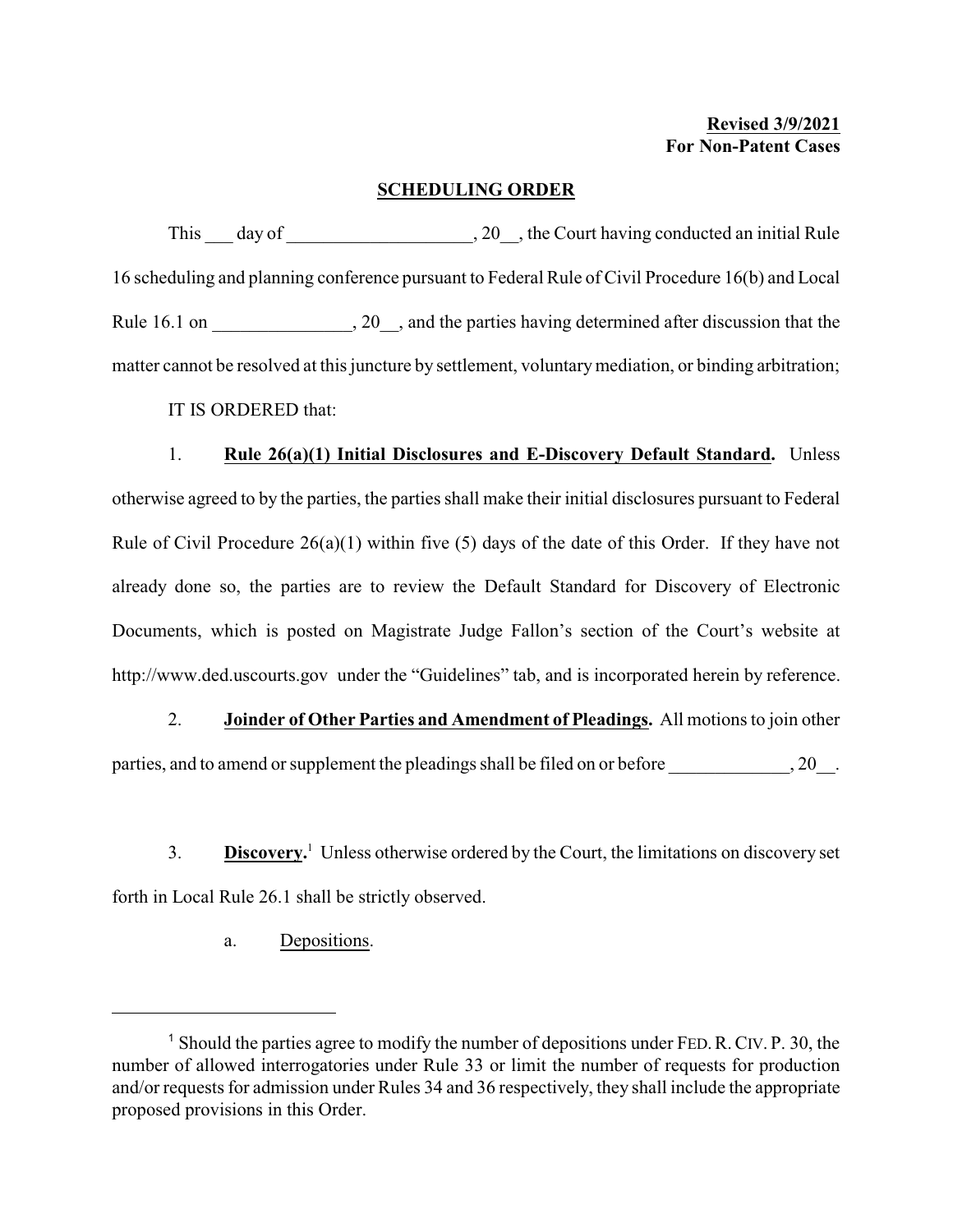i. Limitation on Hours for Deposition Discovery. Each side is limited to a total of \_\_\_ hours of taking testimony by deposition upon oral examination.

ii. Location of Depositions. Any party or representative (officer, director, or managing agent) of a party filing a civil action in this district court must ordinarily be required, upon request, to submit to a deposition at a place designated within this district. Exceptions to this general rule may be made by order of the Court or written agreement of the parties. A defendant who becomes a counterclaimant, cross-claimant, or third-partyplaintiff shall be considered as having filed an action in this Court for the purpose of this provision.

b. Discovery Cut Off. All discovery in this case shall be initiated so that it will be completed on or before \_\_\_\_\_\_\_\_\_\_\_\_\_\_\_\_\_, 20\_\_. The Court encourages the parties to serve and respond to contention interrogatories early in the case.

c. Disclosure of Expert Testimony.

i. Expert Reports. For the party who has the initial burden of proof on the subject matter, the initial Federal Rule 26(a)(2) disclosure of expert testimony is due on or before 20<sub>\_\_</sub>. The supplemental disclosure to contradict or rebut evidence on the same matter identified by another party is due on or before \_\_\_\_\_\_\_\_\_\_\_\_\_, 20\_\_. Reply expert reports from the party with the initial burden of proof are due on or before \_\_\_\_\_\_\_\_. No other expert reports will be permitted without either the consent of all parties or leave of the Court. Along with the submissions of the expert reports, the parties shall advise of the dates and times of their experts' availability for deposition.

ii. Objections to Expert Testimony. To the extent anyobjection to expert testimony is made pursuant to the principles announced in *Daubert v. Merrell Dow Pharm., Inc.*, 509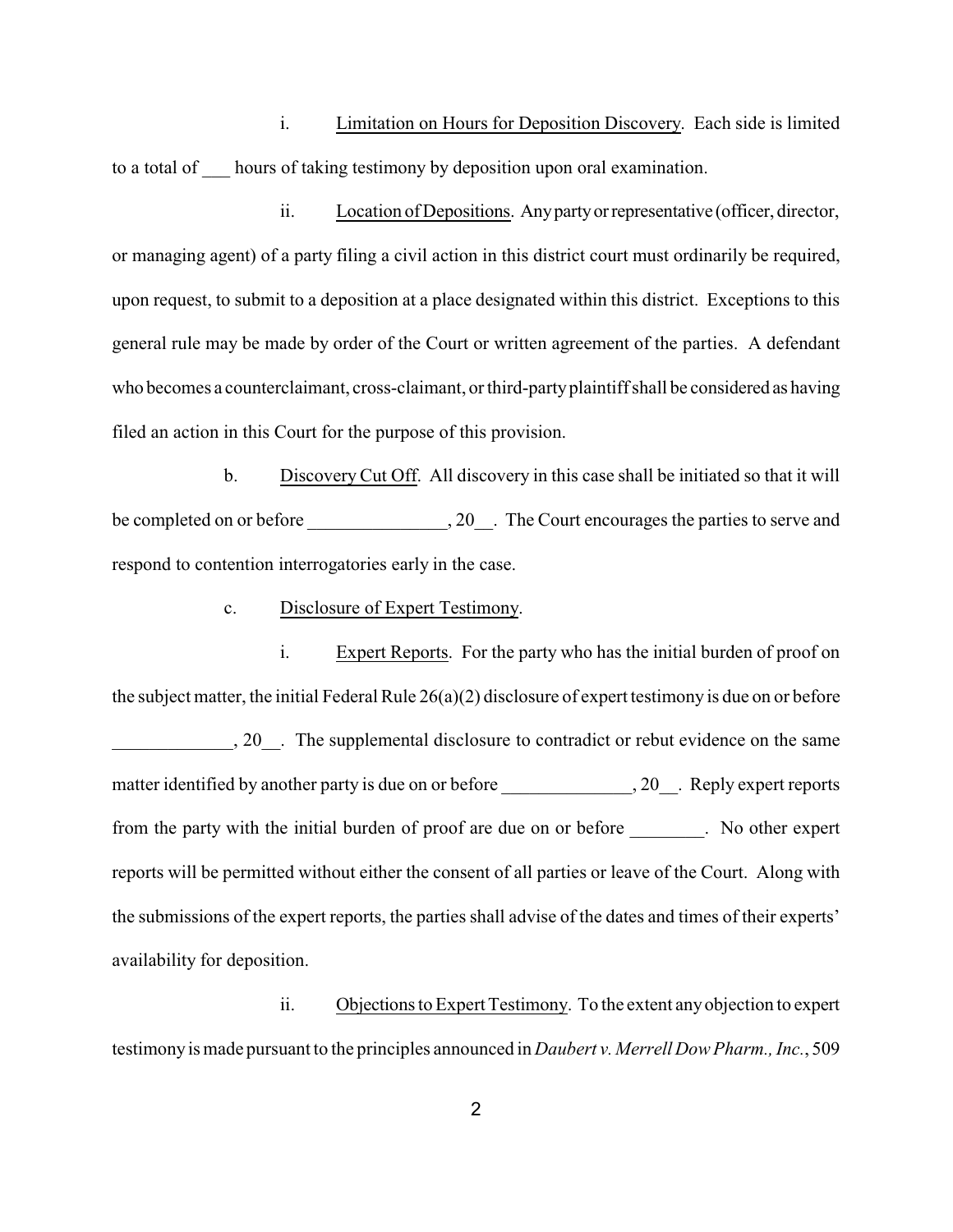U.S. 579 (1993), as incorporated in Federal Rule of Evidence 702, it shall be made by motion no later than the deadline for dispositive motions set forth herein, unless otherwise ordered bythe Court.

d. Discovery Matters and Disputes Relating to Protective Orders. Should counsel find they are unable to resolve a discovery matter or a dispute relating to a protective order,<sup>2</sup> the moving party (*i.e.*, the party seeking relief from the Court) shall file a "[Joint] Motion for Teleconference to Resolve [Protective Order or Discovery] Dispute." The suggested text for this motion can be found in Magistrate Judge Fallon's section of the Court's website in the "Forms" tab, under the heading "Discovery Matters–Motion to Resolve Discovery Dispute."

The Court will thereafter order a discovery telephone conference and deadlines for submissions. On the date set by the Court, generally not less than seventy-two (72) hours prior to the conference, excluding weekends and holidays, the party seeking relief shall file with the Court a letter, not to exceed four (4) pages, in no less than 12-point font, outlining the issues in dispute and its position on those issues. This submission shall include a proposed order, attached as an exhibit, setting out the nature of the relief requested. On the date set by the Court, generally not less than forty-eight (48) hours prior to the conference, excluding weekends and holidays, any party opposing the application for relief may file a letter, not to exceed four (4) pages, in no less than 12-point font, outlining that party's reason for its opposition. Two (2) courtesy copies of the letters are to be hand delivered to the Clerk's Office within one hour of e-filing. All courtesycopies shall be double-sided.

Should the Court find further briefing necessaryupon conclusion ofthe telephone conference, the Court will order it. Disputes or issues regarding protective orders, or motions for extension of

<sup>2</sup> Counsel are expected to *verbally* discuss the issues/concerns before seeking the Court's intervention.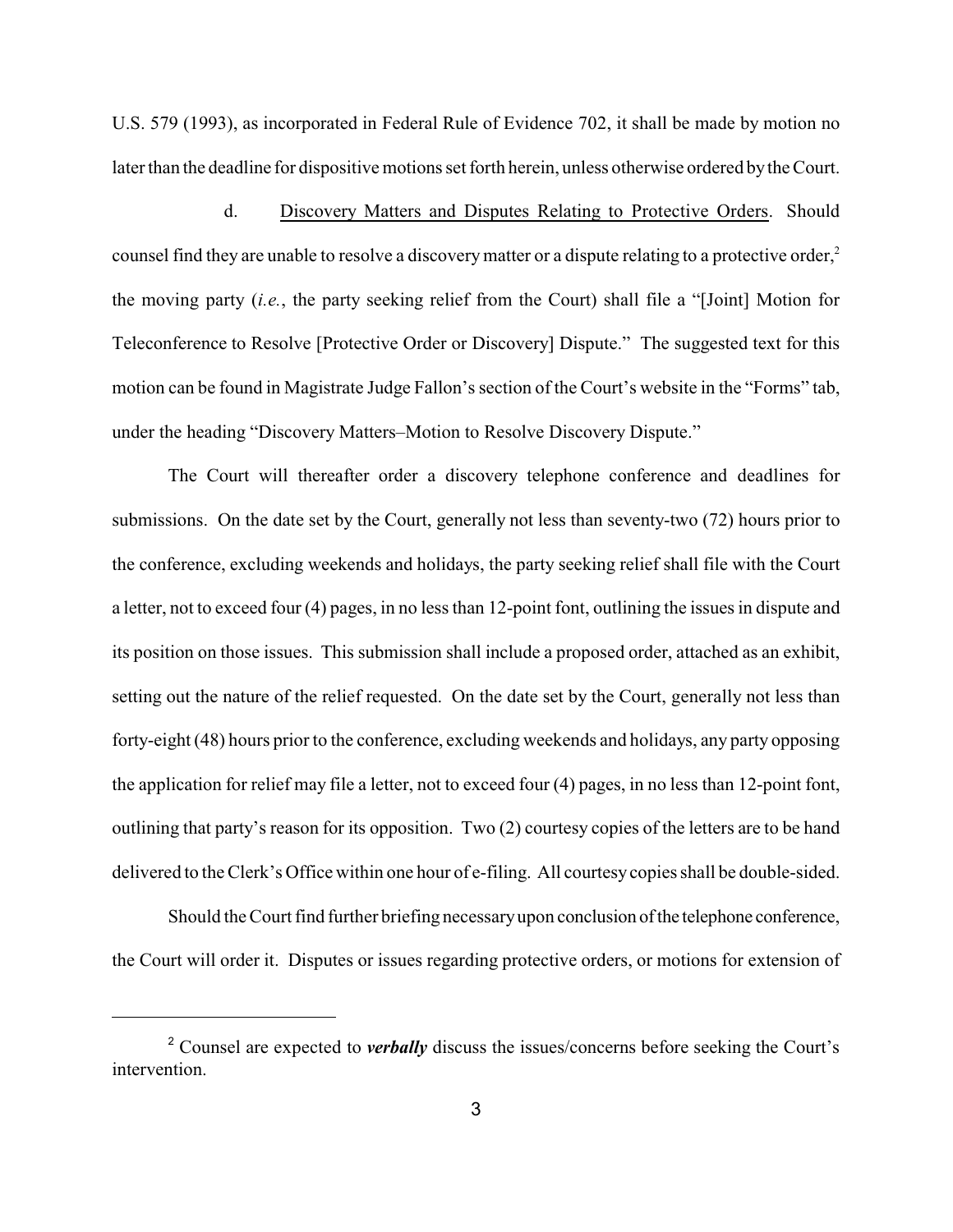time for briefing case-dispositive motions which are related to discoverymatters are to be addressed in accordance with this Order.

4. **Application to Court for Protective Order.** Should counsel find it will be necessary to apply to the Court for a protective order specifying terms and conditions for the disclosure of confidential information, counsel should confer and attempt to reach an agreement on a proposed form of order and submit it to the Court within ten (10) days from the date of this Order. Should counsel be unable to reach an agreement on a proposed form of protective order, counsel must follow the provisions of Paragraph 3(d) above.

Any proposed protective order should include the following paragraph:

Other Proceedings. By entering this order and limiting the disclosure of information in this litigation, the Court does not intend to preclude another court from finding that information may be relevant and subject to disclosure in another case. Any person or party subject to this order who becomes subject to a motion to disclose another party's information designated "confidential" [the parties should list any other level of designation, such as "highly confidential," which may be provided for in the protective order] pursuant to this order shall promptly notify that party of the motion so that the party may have an opportunity to appear and be heard on whether that information should be disclosed.

5. **Papers Filed Under Seal.** When filing papers under seal, counsel should deliver to

the Clerk an original and one (1) copy of the papers. In accordance with section G of the Administrative Procedures Governing Filing and Service by Electronic Means, a redacted version of any sealed document shall be filed electronically within seven (7) days of the filing of the sealed document.

6. **Courtesy Copies.** The parties shall provide to the Court two (2) courtesy copies of

all briefs and one (1) courtesy copy of any other document filed in support of any briefs (i.e.,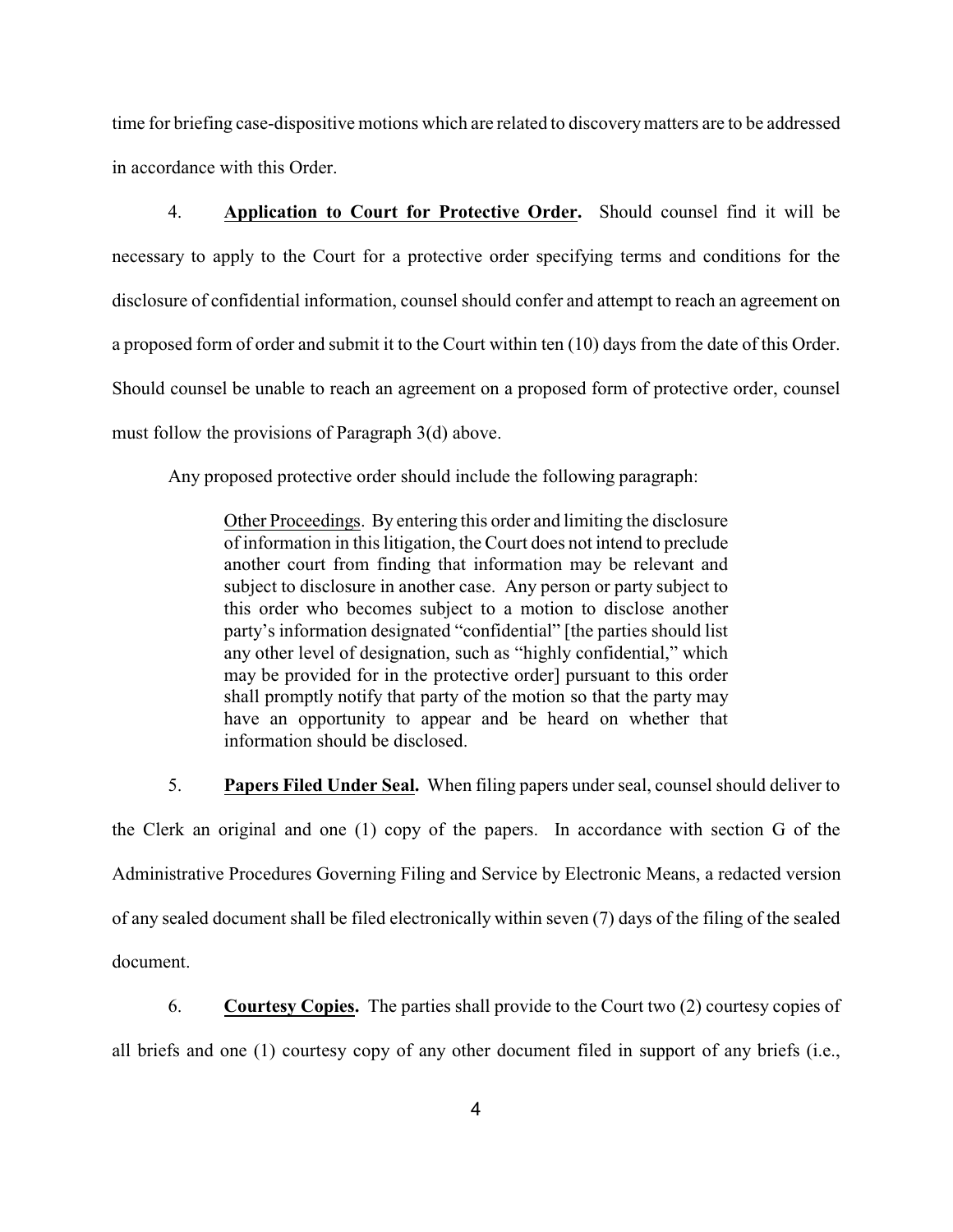appendices, exhibits, declarations, affidavits, etc.). This provision also applies to papers filed under seal.

7. **ADR Process.** This matter will be discussed during the Rule 16 scheduling conference.

8. **Interim Status Report.** On \_\_\_\_\_\_\_\_\_\_\_\_\_\_, 20\_\_, counsel shall submit a joint interim report to the Court on the nature of the matters in issue and the progress of discovery to date.

9. **Status Conference.** On \_\_\_\_\_\_\_\_\_\_\_\_\_\_\_\_\_, 20\_, the Court will hold a Rule 16(a), (b) and (c) conference by telephone with counsel beginning at \_\_\_\_\_\_\_. m. Plaintiff's counsel shall initiate the telephone call. At the time of this conference, counsel shall also be prepared to discuss the progress, if any, of settlement discussions and shall be prepared to discuss the possibility of setting up a settlement conference with the Court, counsel and their clients. If all parties agree that there is nothing to report, nor anything to add to the interim status report or to this order, they shall notify the Court in writing before the conference is scheduled to occur, and the conference will be taken off the Court's calendar.

10. **Case Dispositive Motions.** All case dispositive motions, an opening brief, and affidavits, if any, in support of the motion shall be served and filed on or before \_\_\_\_\_\_\_\_\_\_\_\_, 20\_\_ [a date approximately four months prior to the pretrial conference]. Briefing will be presented pursuant to the Court's Local Rules, except as may be modified during the scheduling conference. If the matter is scheduled for a bench trial, no case dispositive motions shall be filed without prior authorization of the Court. No case dispositive motion under Rule 56 may be filed more than ten (10) days before the above date without leave of the Court.

5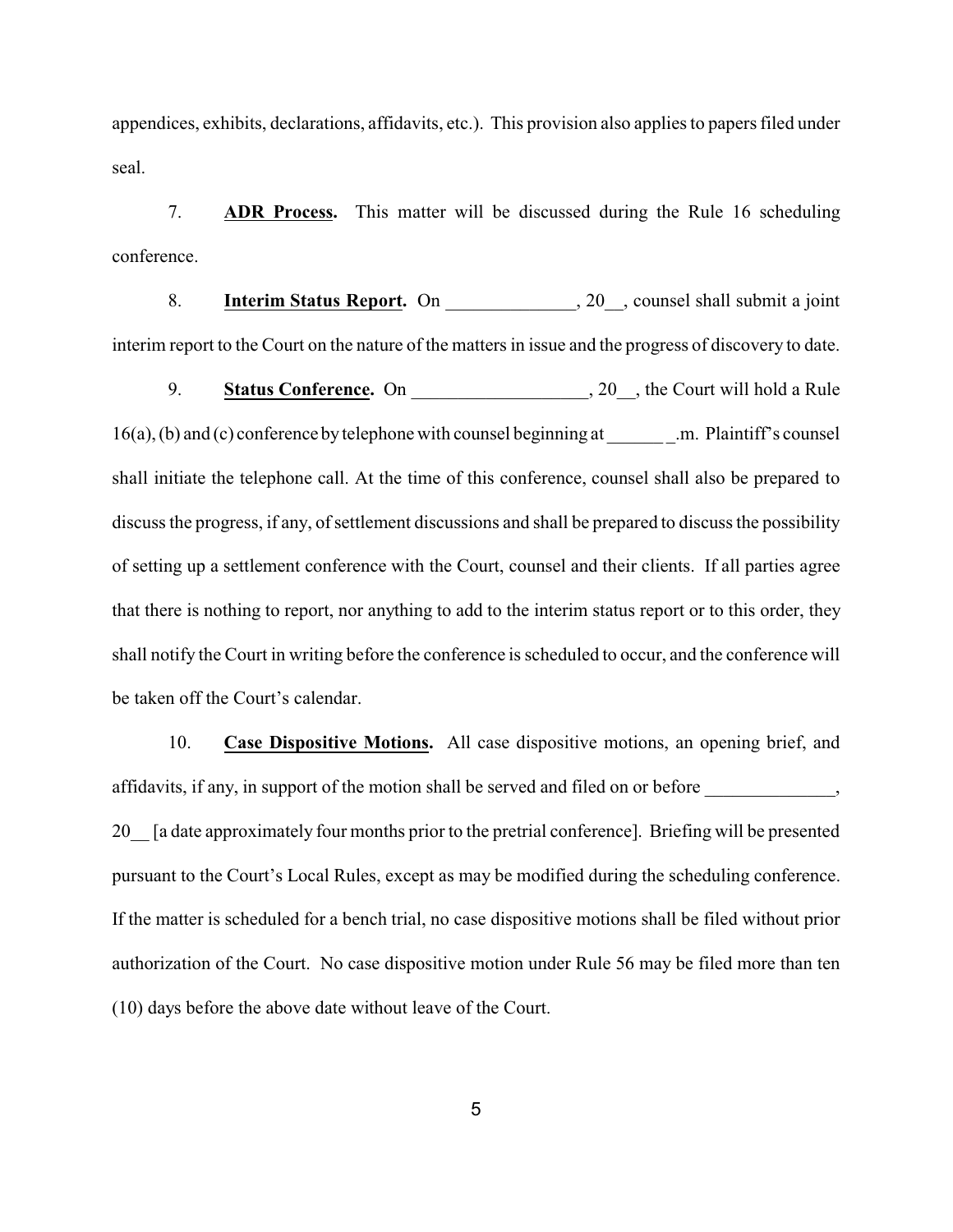Any reference to exhibits in the briefs must refer to the specific pages of the exhibit proffered in support of a party's argument. If the exhibit is a deposition, both the page and line numbers must be specified.<sup>3</sup>

11. **Applications by Motion.** Except as otherwise specified herein, any application to the Court shall be by written motion filed with the Clerk. Unless otherwise requested by the Court, counsel shall not deliver copies of papers or correspondence to Chambers. Any non-dispositive motion should contain the statement required by Local Rule 7.1.1.

12. **Pretrial Conference.** On 20 , the Court will hold a Pretrial Conference in Court with counsel beginning at \_\_\_\_ .m. Unless otherwise ordered by the Court, the parties should assume that filing the pretrial order satisfies the pretrial disclosure requirement of Federal Rule of Civil Procedure 26(a)(3). The parties shall file with the Court the joint proposed final pretrial order with the information required by the form of Final Pretrial Order which accompanies this Scheduling Order on or before [a date 7 days before the Pretrial Conference], 20\_\_. Unless otherwise ordered by the Court, the parties shall comply with the timeframes set forth in Local Rule  $16.3(d)(1)-(3)$  for the preparation of the joint proposed final pretrial order. The Court will advise the parties at or before the above-scheduled pretrial conference whether an additional pretrial conference will be necessary.

13. The parties shall provide the Court two (2) double-sided courtesy copies of the joint proposed final pretrial order and all attachments. The proposed final pretrial order shall contain a Table of Contents.

 $3$  For example, a reference to an exhibit that refers to the entire document will not be accepted and is not consistent with this provision.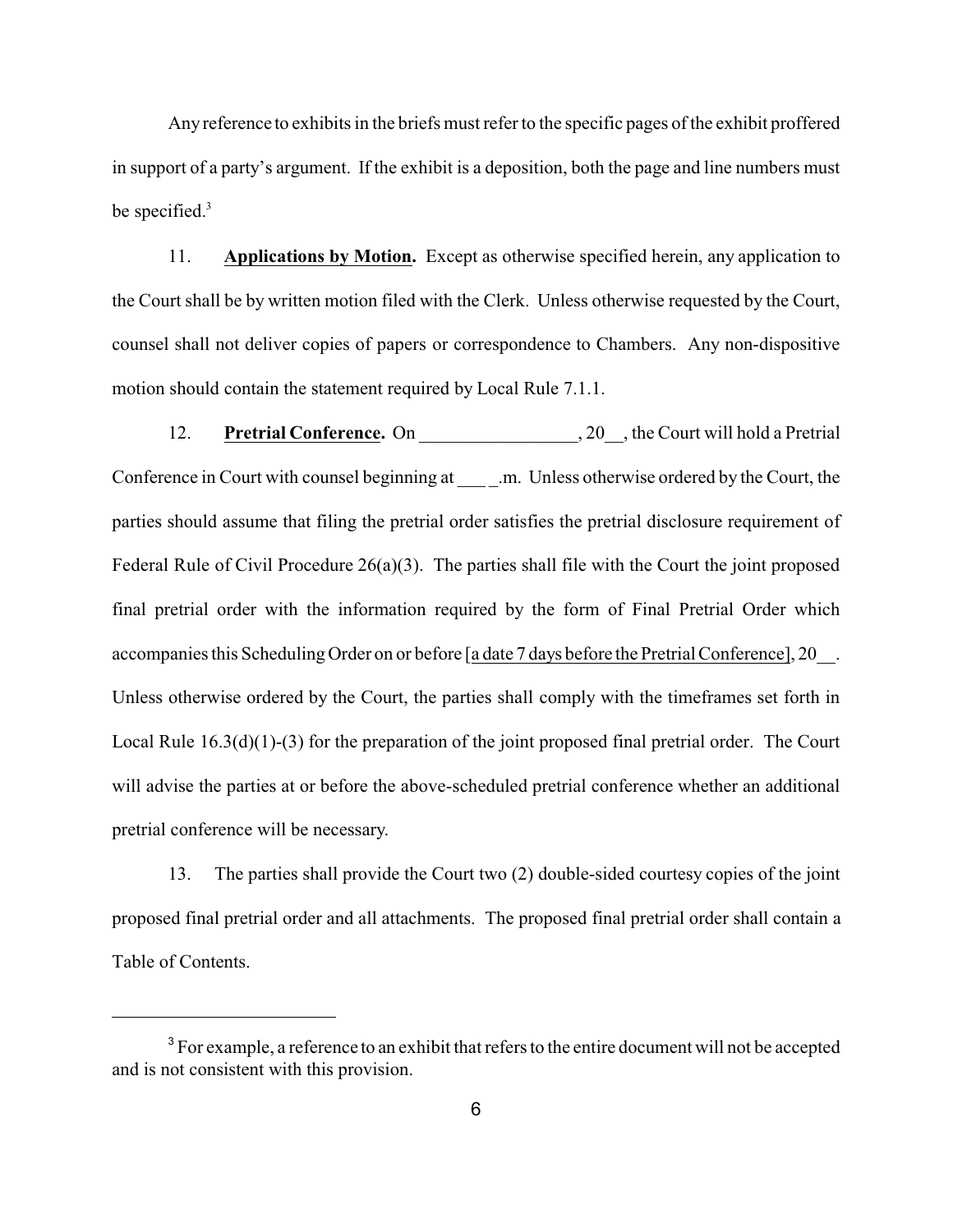14. **Motions** *in Limine***.** Motions *in limine* shall not be separately filed. All *in limine* requests and responses thereto shall be set forth in the proposed pretrial order. Each party shall be limited to three (3) *in limine* requests, unless otherwise permitted by the Court. The *in limine* request and any response shall contain the authorities relied upon; each *in limine* request may be supported by a maximum of three (3) pages of argument and may be opposed by a maximum of three (3) pages of argument, and the party making the *in limine* request may add a maximum of one (1) additional page in reply in support of its request. If more than one party is supporting or opposing an *in limine* request, such support or opposition shall be combined in a single three (3) page submission (and, if the moving party, a single one (1) page reply), unless otherwise ordered by the Court. No separate briefing shall be submitted on *in limine* requests, unless otherwise permitted by the Court.

15. **Jury Instructions, Voir Dire, and Special Verdict Forms.** Where a case is to be tried to a jury, pursuant to Local Rules 47 and 51 the parties should file **joint** (i) proposed voir dire, (ii) preliminary jury instructions, (iii) final jury instructions, and (iv) special verdict forms three (3) full business days before the final pretrial conference. This submission shall be accompanied by a courtesy copy containing electronic files of these documents in Microsoft Word format, which may be submitted by email to Rebecca Polito@ded.uscourts.gov.

16. **Trial.** This matter is scheduled for a day trial beginning at 9:30 a.m. on \_\_\_\_\_\_\_\_\_\_\_\_\_\_\_\_, 20\_\_ with the remaining trial days beginning at 9:00 a.m. Until the case is submitted to the jury for deliberations, the jury will be excused each day at 4:30 p.m. The trial will